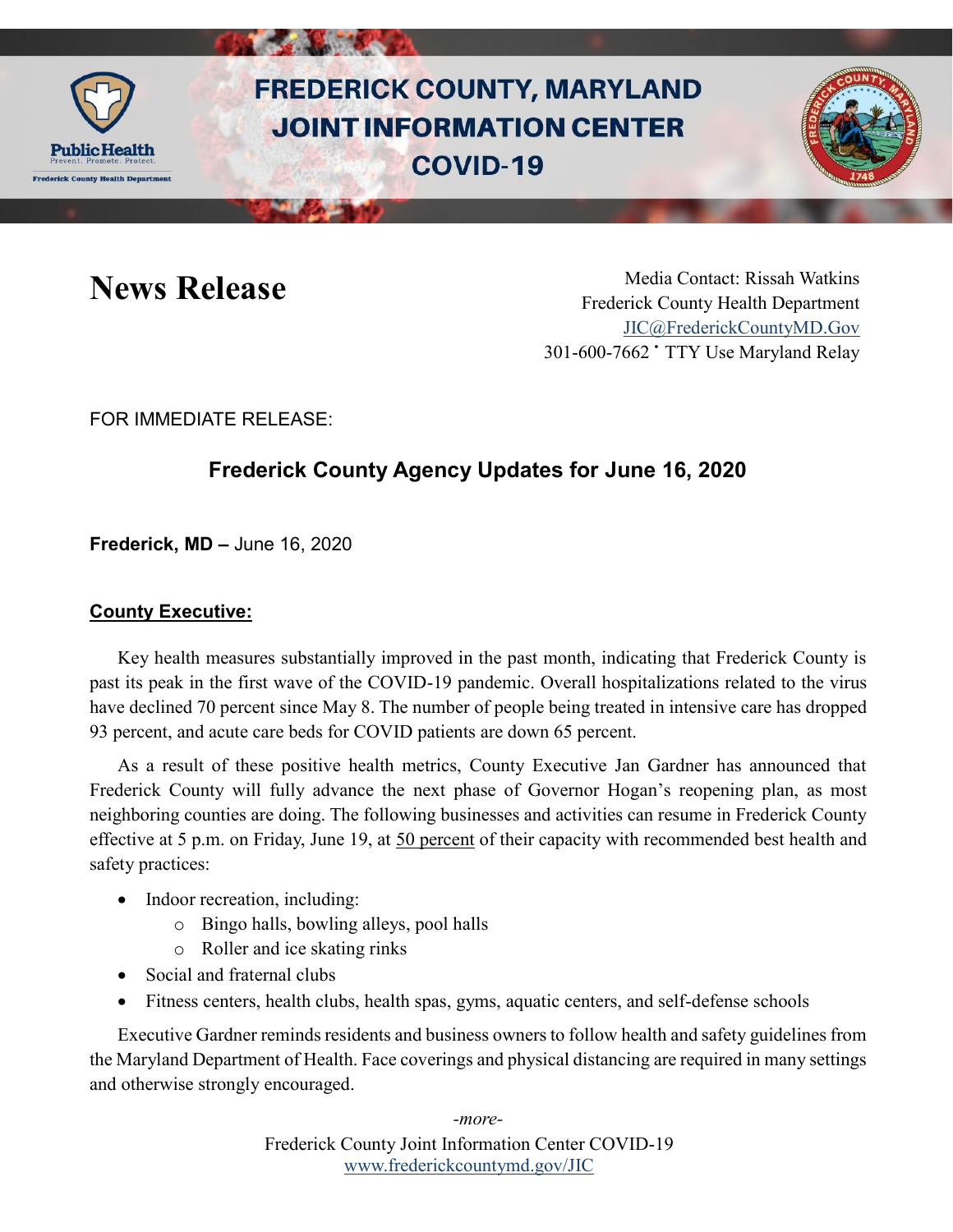

### **Page 2/JIC**

"We have made great progress, thanks to the many people who stayed home and continue to do their part by wearing masks and staying 6 feet or more from others," Executive Gardner said. "Everyone needs to take personal responsibility to keep others safe, particularly those who are most vulnerable, our elderly and people with underlying health conditions. Together, we can keep the spread of the virus low and avoid a second wave of cases that could shut down businesses and activities again. Show the love by doing your part." #LoveFrederick

For information on Governor Hogan's Roadmap to Recovery, visit [governor.maryland.gov/recovery.](https://governor.maryland.gov/recovery/)

#### **Health Department:**

The Health Department is now reporting that 2,308 (+10 in 24hrs) residents have tested positive for COVID-19 and 108 (+1 in 24hrs) people have confirmed COVID-19 as cause of death. For more statistics, please visit [http://FrederickCountyMD.gov/COVIDstats.](http://frederickcountymd.gov/COVIDstats)

#### **City of Frederick:**

All City of Frederick park playgrounds and pavilions are open effective Tuesday, June 16, 2020. Users are encouraged to practice physical distancing, practice proper hand hygiene, and avoid large gatherings. For more City of Frederick updates, go to [https://cityoffrederickmd.gov/covid19.](https://cityoffrederickmd.gov/covid19)

#### **Frederick County Parks and Recreation:**

Playgrounds maintained by Frederick County Parks and Recreation are now open for use. Parks and Recreation Director Jeremy Kortright today announced plans to gradually reopen other facilities and programming, which have been unavailable under Governor Hogan's Executive Order in response to the COVID-19 pandemic.

In addition to the immediate reopening of playgrounds at County-operated parks, Kortright announced the following changes in operations:

- **Shelters and ball field reservations will resume July 1.** For more information on a new process for placing reservations, visit [www.recreater.com/covidreturntoplay](http://www.recreater.com/covidreturntoplay) and [www.recreater.com/covidreturntoparks.](http://www.recreater.com/covidreturntoparks) People with existing reservations will receive an email with information on how to complete the updated process. Reservations require a physical distancing plan and must comply with all health regulations.
- **Summer recreation opportunities will be announced next week**. Details about programs and activities will be posted on [www.recreater.com.](http://www.recreater.com/)
- **Catoctin Creek Nature Center's lobby will open with a modified schedule on July 18.** All visitors will be required to wear a mask while indoors and to maintain physical distancing. Classrooms remain closed.

*-more-*